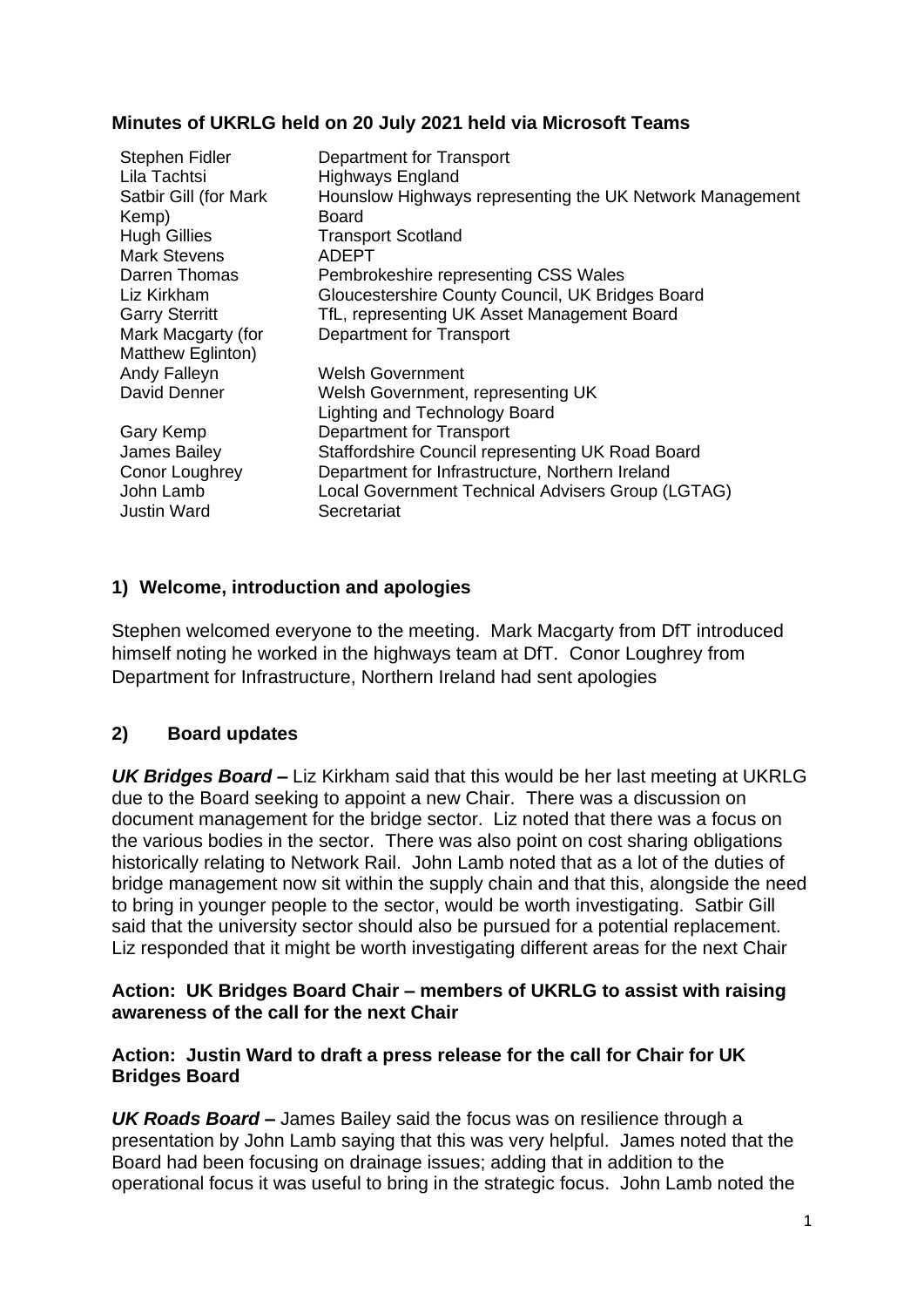recent flooding in Belgium and Germany – noting this has been a very near miss for the UK given the geographic proximity to those issues (i.e. Belgium is closer to London than Edinburgh). Stephen Fidler noted that how the UKRLG is managing this risk is very important; highlighting that if the Group has a role in leadership and management then this risk would be high up on a risk register.

*UK Lighting & Technology Board* – David Denner said the last meeting involved a focus on research projects and prioritisation highlighting the three research topics that had been identified. David mentioned supply chain constraints of raw materials. Hugh Gillies said the materials supply chain issues is an issue that extends beyond roads and is across all transport infrastructure. There was a discussion around the role of UKLRG in this issue. Stephen Fidler noted that previously the UKRLG had focused on supply chain issues for salt stocks. Hugh Gillies noted that standards were an issue with Brexit. Hugh Gillies said that a mutual aid model might be implemented in Scotland. Darren Thomas highlighted the need for evidence.

Stephen Fidler asked for evidence from a Board and Organisational lens to understand the scale of the issues in supply-chain. The Group noted issues around price increases and potential hoarding of materials but noted the importance of responding with good planning.

**Action: Justin Ward to outline the questions to ask to better understand supply chain constraints for UK highways sector and then seek to secure this from UKRLG Organisations/Boards and consider how to work in partnership with CECA, Highways Sector Council.** 

**Action: Consider a focused meeting with some UKRLG members to review the evidence base once gathered on supply issues**

*UK Network Management Board* – Satbir Gill highlighted there was a major focus on road safety at the last meeting, alongside an item on Manual for Streets, and research proposals.

*UK Asset Management Board* – Garry Sterritt said that the Board is providing analysis on the case for funding local highways for the next spending review period. Garry said there was a major focus on the Board on this to gather the evidence base. This will focus on the Government focus on Building Back Better.

### **3) UKRLG research**

Stephen Fidler noted that having more space and focus for Boards to progress research projects would be helpful for the sector. Garry Sterritt said that having a minimum budget for the Boards, ideally for a longer-term period (3 years) would be helpful. Additionally, having collaborative funding would be helpful. Garry added that embedding and disseminating the work would be helpful and keeping the communication updated would be useful. Stephen said that the evaluation strategy would be important to build into the process.

#### **Action: Board Chairs to work with finalising their proposals for research**